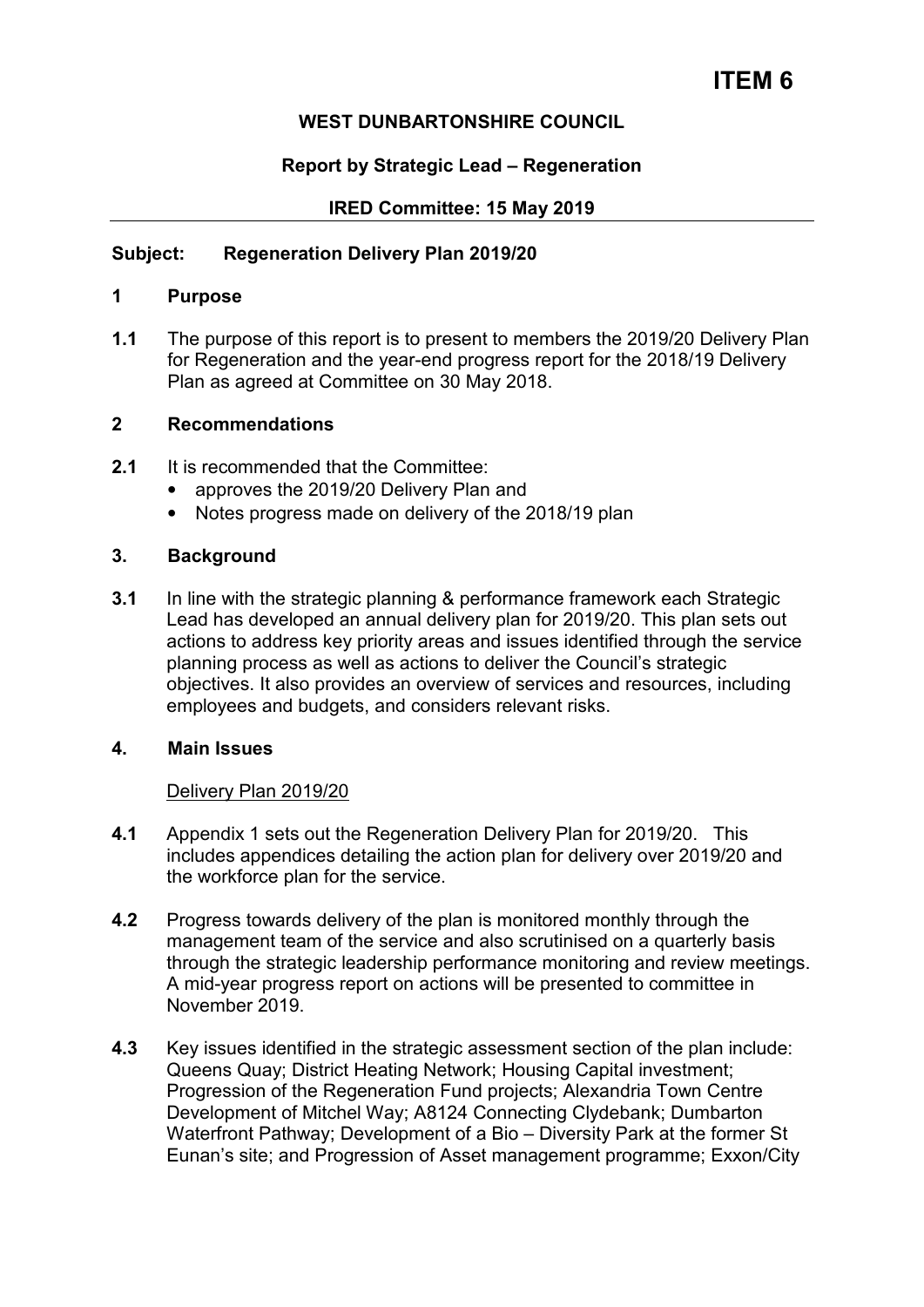deal; Community Asset Transfer; Review of staffing structure of Direct Labour Organisation.

## Workforce Planning

- **4.4** Each strategic delivery plan has a supporting annual workforce plan, which is developed to highlight and plan for the management of key workforce issues which are necessary to fully support the delivery of the plan.
- **4.5** These workforce issues are anticipated to have significant implications in terms of organisational change, resource planning, resource profiling, skill mix, training and development and restructuring. The workforce plan sits as appendix 4 to the Delivery Plan 2019/20.

#### 2018/19 Year-end progress

- **4.6** The Delivery Plan for 2018/19 was supported by an action plan of activities to be delivered over the year. Appendix 2 details the progress on delivery of this action plan. Eight of the eleven actions have been completed in year as planned.
- **4.7** The remaining two actions have not been completed as planned and work will continue throughout 2019/20 to progress these to a completed status.
	- Complete regeneration of former St. Eunans Primary school site into Biodiversity Park; 33% complete – two milestones remain outstanding; work will continue in this area in 2019/20.
	- Commence final phase of Queens Quay Infrastructure work completed including Utilities, Basin works, and roads works, including District Heating Energy Centre and pipework installed and centre commissioned; 60% complete - two milestones remain outstanding; work will continue in this area in 2019/20.
	- Make progress in the development for commercial house build projects; 85% complete – one milestone remain outstanding; work will continue in this area in 2019/20.
- **4.8** Significant achievements delivered through the plan are highlighted in the Delivery Plan for 2019/20. Updates on the linked performance indicators for the delivery plan will be published in line with annual public performance reporting for the organisation.

#### **5. People Implications**

**5.1** There are no direct people implications arising from this report. Any workforce implications arising from the Delivery Plan are detailed in the workforce plan.